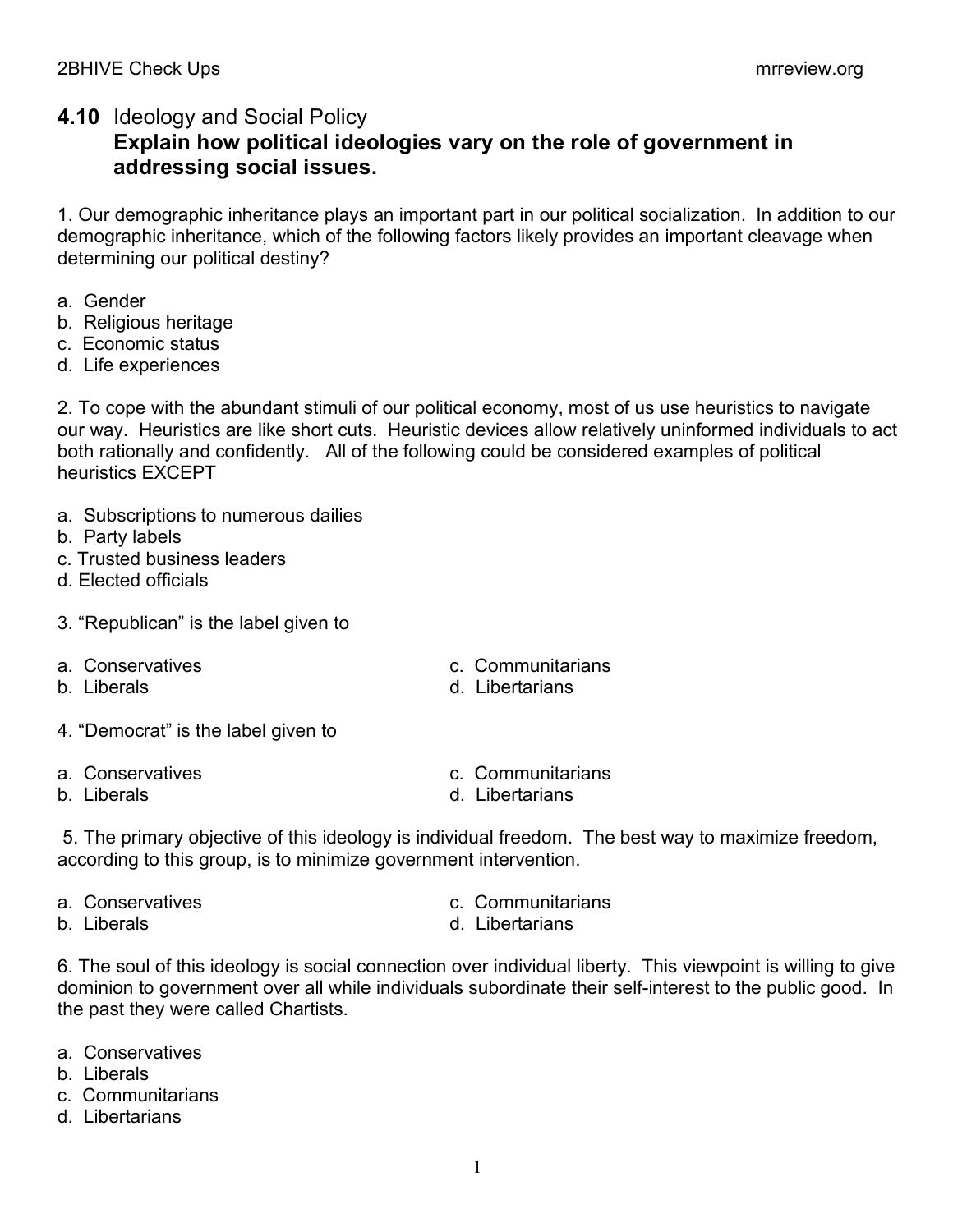7. This ideology tends to be forward looking. They favor policy experimentation. They are often characterized as "the tax and spend" party. Although they oppose government intervention when it comes to private choices, this ideology advocates for the government to address societal injustices.

- 
- a. Conservatives c. Communitarians
- 
- b. Liberals **b.** Libertarians

8. This ideology looks fondly on traditions. They approve of government intervening to uphold traditional values. They do not, however, welcome government interference in private business affairs.

- a. Conservatives c. Communitarians
- 
- 
- b. Liberals **b.** Libertarians

9. The vast majority of our citizens have adopted the labels

- a. Conservative and/or liberal
- b. Conservative and/or libertarian
- c. Libertarian and/or communitarian
- d. Liberal and/or Libertarian

Use the exit polling data below from the 2012 presidential election to answer questions 10-11:

| <b>2011 Total Family income Total</b> |     | Vote for Obama (D) | <b>Vote for Romney (R)</b> |
|---------------------------------------|-----|--------------------|----------------------------|
| Under \$30,00                         | 20% | 63%                | 35%                        |
| \$30,000-\$49,00                      | 21% | 57%                | 42%                        |
| \$50,000-\$99,00                      | 31% | 46%                | 52%                        |
| \$100,000-\$199,00                    | 21% | 44%                | 54%                        |
| \$200,000-\$249,00                    | 3%  | 47%                | 52%                        |
| \$250,000 or more                     | 4%  | 42%                | 55%                        |
| Source: Fox News                      |     |                    |                            |

10. According to the data, the highest percentage of voters in 2012 earned

- a. Under \$30,00
- b. \$30,000-\$49,00
- c. \$50,000-\$99,00
- d. \$100,000-\$199,00

11. According to the data, what can be said of the typical Republican voter?

- a. Republicans live in the Deep South
- b. Republicans count on the lower classes to win elections
- c. Republicans count on educated minority voters
- d. Republican voters live in the middle class
- e. Republicans overwhelmingly are the party of the rich and famous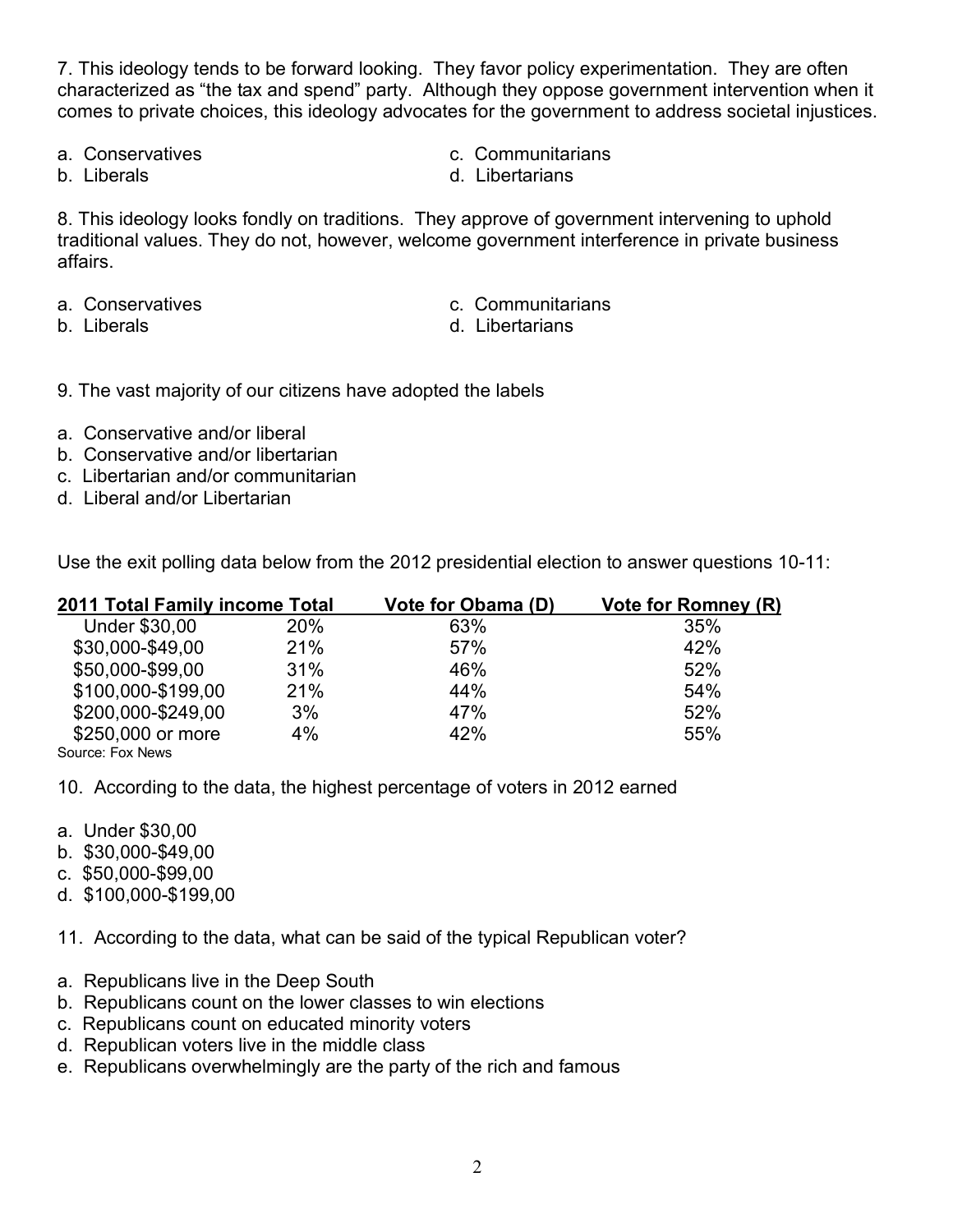12. Use the following passage to the answer the question that follows:

*Policy trends concerning the level of government involvement in social issues reflect the success of conservative and liberal perspectives. Both the Republicans and Democrats, respectively, have built broad coalitions that attract large groups of both advocates and voters. As an effective heuristic, Republicans attract conservatives while Democrats attract liberals.* 

Using context clues, which of the following best defines the word heuristic?

- a. Short cut
- b. Road block
- c. Obstruction
- d. Unwelcoming

13. Republicans would most likely favor this social policy

- a. Pro-life
- b. Pro-choice
- c. Legalization of marijuana
- d. Prison reform

14. *Planned Parenthood* v. *Casey* (1992), favored by Republicans, allowed for

- a. The prosecution of those growing medicinal marijuana
- b. State legislated restrictions on labor unions
- c. State legislated restrictions on some abortion practices
- d. The prosecution of doctors performing abortions

15. *Planned Parenthood* v. *Casey* (1992) was a conservative response to

- a. *Barren* v. *Baltimore* (1833)
- b. *Brown* v. *Board of Education* (1954)
- c. *Gideon* v. *Wainwright* (1963)
- d. *Roe* v. *Wade* (1973)

16. Conservatives would most likely favor this social policy

- a. School vouchers/school choice
- b. Pro-choice
- c. Strong public employee unions
- d. Higher funding for education
- 17. Democrats would most likely favor this social policy
- a. Lowering taxes
- b. Environmental protections
- c. Strong military
- d. Law and order